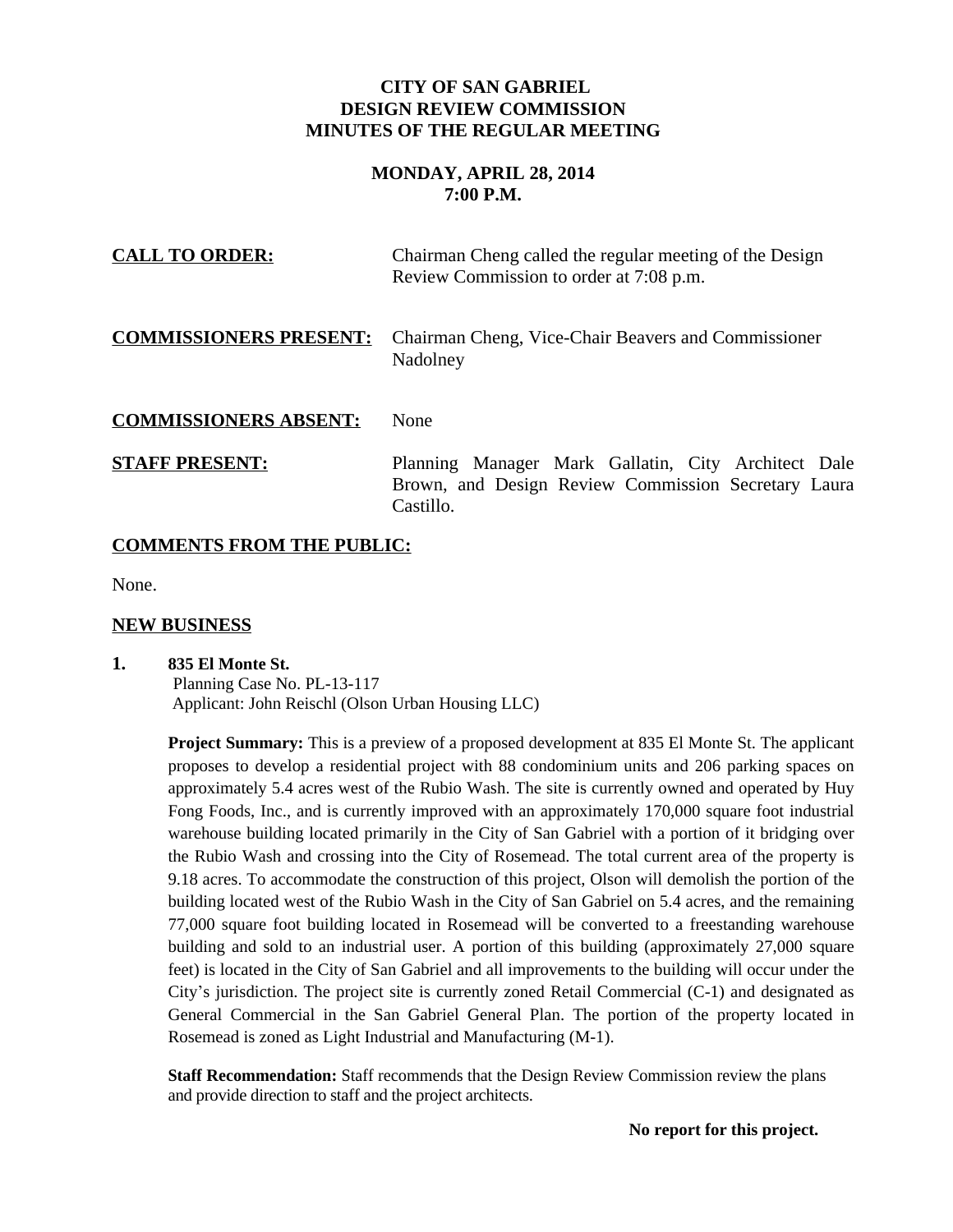### **DRC RESPONSE:**

The DRC previewed the proposed project and commended the applicant on the great job and the beautiful execution. They made several suggestions that would further enhance the project.

Commissioner Nadolney asked if there had been communication with those in charge of the ACE project because of the construction. Mr. Reischl, the project applicant, stated that he had been in contact with ACE and they confirmed that the two projects can happen simultaneously and not affect each other. He added that the wash would also be lowered.

Chairman Cheng asked if there was an age limit or requirements for the type of occupants for these homes. Mr. Reischl stated that a variety of buyers were being encouraged because there are different types of homes being built that would fit  $1_{st}$  time home buyers to young growing families.

Chairman Cheng also encouraged the applicant to take a closer look at the functionality and locations of the open space so that no one feels uncomfortable using them.

The Commission addressed the importance of water conservation and location of drainage on the property. Mr. Reischl stated that there will be an infiltrating and dry well system to treat the water. He added that he would look into ideas and ways to collect water on the site. Planning Manager Gallatin stated that the draft EIR was shared with all utilities and this project will have to do a water supply assessment.

Mr. Reischl stated that the range of the homes would be from the low \$400,000 to high \$500,000. There will also be granite counter tops and stainless steel appliances adding to the quality value of the homes.

The Commission stated that the size and location of the tot lot seemed too small and that this particular area could be more flexible in its usage. There was also concern in making sure that transformers and electrical wiring are not installed in that area. The Commission was in agreement that omitting a gate would be better for this particular property, reducing the HOA dues as well as for esthetic reasons.

Mr. Reischl confirmed that the Olson Company would be on the Home O w Association board  $\degree$  s for one year before the HOA takes over.

There was a comment from the public addressing security features because the nearby wash could potentially produce personal safety hazards primarily at night time. Mr. Reischl stated that he had conducted a walk around the property to look for possible safety concerns, including removal or trimming down of large trees. Planning Manager Gallatin stated that he would confirm the current lighting will satisfy the ordinance.

City Architect Dale Brown stated that he had some comments such as the entry at Santa Fe Ave., good pedestrian connections and subtle grade changes to differentiate homes from other areas. He added that he would draft his comments and send a letter to the applicant indicating his concerns.

#### **DRC ACTION:**

The Commission was pleased with the project as presented and suggested that this project now be presented at a joint DRC and PC meeting on June 2, 2014.

#### **APPROVAL OF MINUTES:**

Commissioner Nadolney made a motion to approve the regular meeting minutes of March 24, 2014 with one minor correction. Chairman Cheng seconded the motion. The minutes were approved.

#### **COMMENTS BY STAFF:**